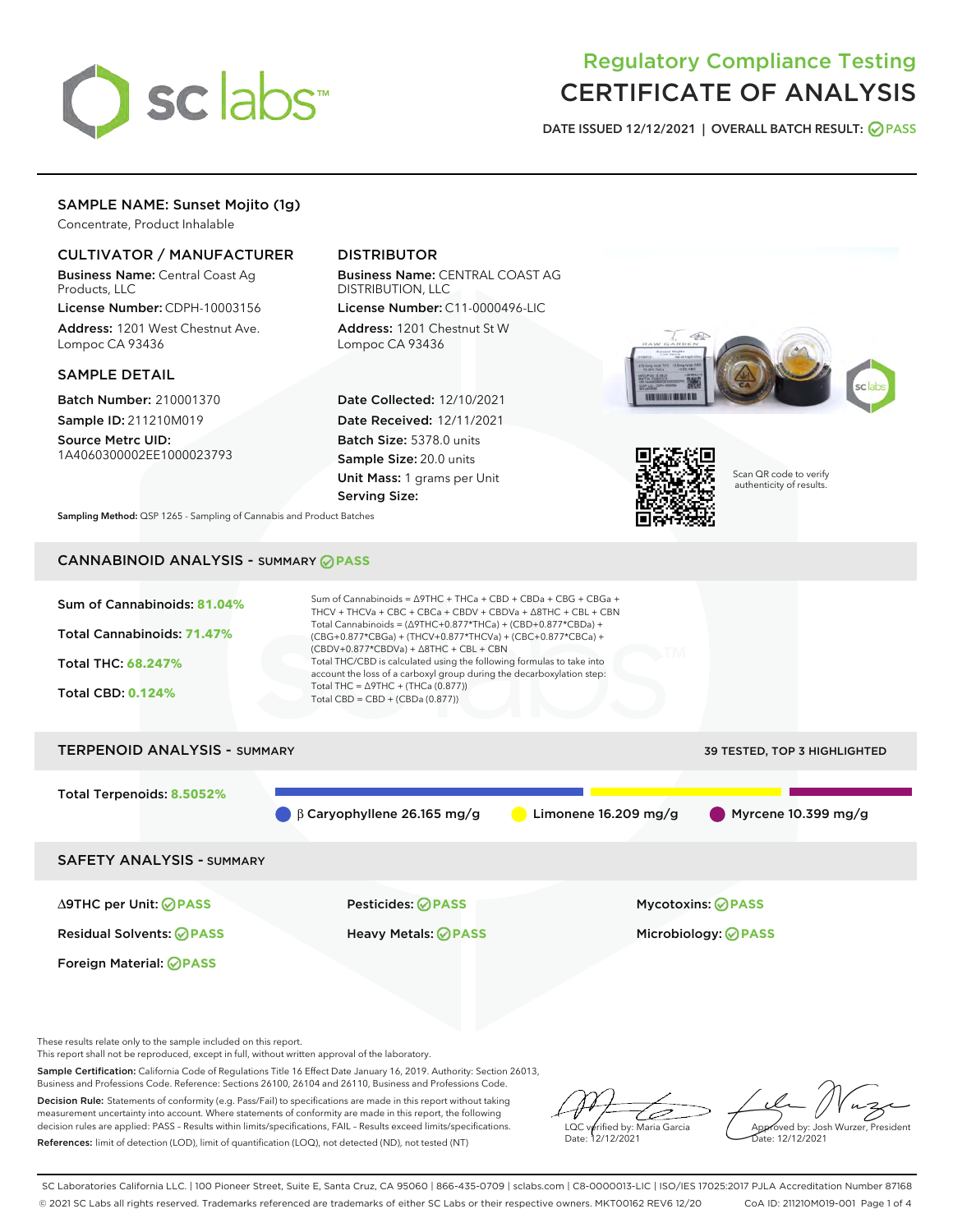



SUNSET MOJITO (1G) | DATE ISSUED 12/12/2021 | OVERALL BATCH RESULT: @ PASS

#### CANNABINOID TEST RESULTS - 12/12/2021 2 PASS

Tested by high-performance liquid chromatography with diode-array detection (HPLC-DAD). **Method:** QSP 1157 - Analysis of Cannabinoids by HPLC-DAD

#### TOTAL CANNABINOIDS: **71.47%**

Total Cannabinoids (Total THC) + (Total CBD) + (Total CBG) + (Total THCV) + (Total CBC) + (Total CBDV) + ∆8THC + CBL + CBN

TOTAL THC: **68.247%** Total THC (∆9THC+0.877\*THCa)

TOTAL CBD: **0.124%**

Total CBD (CBD+0.877\*CBDa)

TOTAL CBG: 1.12% Total CBG (CBG+0.877\*CBGa)

TOTAL THCV: 1.324% Total THCV (THCV+0.877\*THCVa)

TOTAL CBC: 0.651% Total CBC (CBC+0.877\*CBCa)

TOTAL CBDV: ND Total CBDV (CBDV+0.877\*CBDVa)

| <b>COMPOUND</b> | LOD/LOQ<br>(mg/g)          | <b>MEASUREMENT</b><br><b>UNCERTAINTY</b><br>(mg/g) | <b>RESULT</b><br>(mg/g) | <b>RESULT</b><br>$(\%)$ |
|-----------------|----------------------------|----------------------------------------------------|-------------------------|-------------------------|
| <b>THCa</b>     | 0.05/0.14                  | ±19.100                                            | 743.20                  | 74.320                  |
| <b>A9THC</b>    | 0.06 / 0.26                | ±1.055                                             | 30.68                   | 3.068                   |
| <b>THCVa</b>    | 0.07/0.20                  | ±0.720                                             | 15.10                   | 1.510                   |
| <b>CBGa</b>     | 0.1/0.2                    | ±0.60                                              | 11.5                    | 1.15                    |
| <b>CBCa</b>     | 0.07 / 0.28                | ±0.363                                             | 7.42                    | 0.742                   |
| <b>CBDa</b>     | 0.02/0.19                  | ±0.041                                             | 1.41                    | 0.141                   |
| <b>CBG</b>      | 0.06/0.19                  | ±0.043                                             | 1.08                    | 0.108                   |
| <b>CBC</b>      | 0.2 / 0.5                  | N/A                                                | $<$ LOQ                 | $<$ LOQ                 |
| A8THC           | 0.1/0.4                    | N/A                                                | <b>ND</b>               | <b>ND</b>               |
| <b>THCV</b>     | 0.1/0.2                    | N/A                                                | <b>ND</b>               | <b>ND</b>               |
| <b>CBD</b>      | 0.07/0.29                  | N/A                                                | <b>ND</b>               | <b>ND</b>               |
| <b>CBDV</b>     | 0.04 / 0.15                | N/A                                                | <b>ND</b>               | <b>ND</b>               |
| <b>CBDVa</b>    | 0.03/0.53                  | N/A                                                | <b>ND</b>               | <b>ND</b>               |
| <b>CBL</b>      | 0.06 / 0.24                | N/A                                                | <b>ND</b>               | <b>ND</b>               |
| <b>CBN</b>      | 0.1/0.3                    | N/A                                                | <b>ND</b>               | <b>ND</b>               |
|                 | <b>SUM OF CANNABINOIDS</b> |                                                    | $810.4$ mg/g            | 81.04%                  |

#### **UNIT MASS: 1 grams per Unit**

| ∆9THC per Unit                         | 1120 per-package limit | 30.68 mg/unit  | <b>PASS</b> |
|----------------------------------------|------------------------|----------------|-------------|
| <b>Total THC per Unit</b>              |                        | 682.47 mg/unit |             |
| <b>CBD</b> per Unit                    |                        | <b>ND</b>      |             |
| <b>Total CBD per Unit</b>              |                        | $1.24$ mg/unit |             |
| <b>Sum of Cannabinoids</b><br>per Unit |                        | 810.4 mg/unit  |             |
| <b>Total Cannabinoids</b><br>per Unit  |                        | 714.7 mg/unit  |             |

#### TERPENOID TEST RESULTS - 12/12/2021

Terpene analysis utilizing gas chromatography-flame ionization detection (GC-FID). **Method:** QSP 1192 - Analysis of Terpenoids by GC-FID

| <b>COMPOUND</b>           | LOD/LOQ<br>(mg/g) | <b>MEASUREMENT</b><br><b>UNCERTAINTY</b><br>(mg/g) | <b>RESULT</b><br>(mg/g)                         | <b>RESULT</b><br>(%) |
|---------------------------|-------------------|----------------------------------------------------|-------------------------------------------------|----------------------|
| $\beta$ Caryophyllene     | 0.004 / 0.012     | ±0.9315                                            | 26.165                                          | 2.6165               |
| Limonene                  | 0.005 / 0.016     | ±0.2318                                            | 16.209                                          | 1.6209               |
| <b>Myrcene</b>            | 0.008 / 0.025     | ±0.1341                                            | 10.399                                          | 1.0399               |
| $\alpha$ Humulene         | 0.009 / 0.029     | ±0.2625                                            | 8.178                                           | 0.8178               |
| Terpinolene               | 0.008 / 0.026     | ±0.1105                                            | 5.389                                           | 0.5389               |
| Linalool                  | 0.009 / 0.032     | ±0.1164                                            | 3.062                                           | 0.3062               |
| $\alpha$ Bisabolol        | 0.008 / 0.026     | ±0.1327                                            | 2.485                                           | 0.2485               |
| $\beta$ Pinene            | 0.004 / 0.014     | ±0.0261                                            | 2.270                                           | 0.2270               |
| trans- $\beta$ -Farnesene | 0.008 / 0.025     | ±0.0654                                            | 1.843                                           | 0.1843               |
| $\alpha$ Pinene           | 0.005 / 0.017     | ±0.0124                                            | 1.440                                           | 0.1440               |
| <b>Terpineol</b>          | 0.016 / 0.055     | ±0.0866                                            | 1.410                                           | 0.1410               |
| Valencene                 | 0.009 / 0.030     | ±0.0870                                            | 1.262                                           | 0.1262               |
| Fenchol                   | 0.010 / 0.034     | ±0.0466                                            | 1.203                                           | 0.1203               |
| <b>Nerolidol</b>          | 0.009 / 0.028     | ±0.0427                                            | 0.679                                           | 0.0679               |
| Caryophyllene<br>Oxide    | 0.010 / 0.033     | ±0.0288                                            | 0.627                                           | 0.0627               |
| Ocimene                   | 0.011 / 0.038     | ±0.0177                                            | 0.552                                           | 0.0552               |
| <b>Borneol</b>            | 0.005 / 0.016     | ±0.0127                                            | 0.302                                           | 0.0302               |
| Guaiol                    | 0.009 / 0.030     | ±0.0138                                            | 0.293                                           | 0.0293               |
| Camphene                  | 0.005 / 0.015     | ±0.0030                                            | 0.263                                           | 0.0263               |
| $\alpha$ Phellandrene     | 0.006 / 0.020     | ±0.0022                                            | 0.161                                           | 0.0161               |
| 3 Carene                  | 0.005 / 0.018     | ±0.0020                                            | 0.141                                           | 0.0141               |
| $\alpha$ Terpinene        | 0.005 / 0.017     | ±0.0020                                            | 0.134                                           | 0.0134               |
| Fenchone                  | 0.009 / 0.028     | ±0.0034                                            | 0.117                                           | 0.0117               |
| $\gamma$ Terpinene        | 0.006 / 0.018     | ±0.0019                                            | 0.109                                           | 0.0109               |
| Citronellol               | 0.003 / 0.010     | ±0.0052                                            | 0.106                                           | 0.0106               |
| Sabinene                  | 0.004 / 0.014     | ±0.0010                                            | 0.085                                           | 0.0085               |
| Geraniol                  | 0.002 / 0.007     | ±0.0032                                            | 0.073                                           | 0.0073               |
| Sabinene Hydrate          | 0.006 / 0.022     | ±0.0021                                            | 0.053                                           | 0.0053               |
| Eucalyptol                | 0.006 / 0.018     | ±0.0006                                            | 0.022                                           | 0.0022               |
| Nerol                     | 0.003 / 0.011     | ±0.0009                                            | 0.020                                           | 0.0020               |
| p-Cymene                  | 0.005 / 0.016     | N/A                                                | <loq< th=""><th><loq< th=""></loq<></th></loq<> | <loq< th=""></loq<>  |
| (-)-Isopulegol            | 0.005 / 0.016     | N/A                                                | ND                                              | ND                   |
| Camphor                   | 0.006 / 0.019     | N/A                                                | <b>ND</b>                                       | <b>ND</b>            |
| Isoborneol                | 0.004 / 0.012     | N/A                                                | ND                                              | ND                   |
| Menthol                   | 0.008 / 0.025     | N/A                                                | ND                                              | ND                   |
| R-(+)-Pulegone            | 0.003 / 0.011     | N/A                                                | ND                                              | ND                   |
| <b>Geranyl Acetate</b>    | 0.004 / 0.014     | N/A                                                | <b>ND</b>                                       | ND                   |
| $\alpha$ Cedrene          | 0.005 / 0.016     | N/A                                                | ND                                              | ND                   |
| Cedrol                    | 0.008 / 0.027     | N/A                                                | <b>ND</b>                                       | ND                   |
| <b>TOTAL TERPENOIDS</b>   |                   |                                                    | 85.052 mg/g                                     | 8.5052%              |

SC Laboratories California LLC. | 100 Pioneer Street, Suite E, Santa Cruz, CA 95060 | 866-435-0709 | sclabs.com | C8-0000013-LIC | ISO/IES 17025:2017 PJLA Accreditation Number 87168 © 2021 SC Labs all rights reserved. Trademarks referenced are trademarks of either SC Labs or their respective owners. MKT00162 REV6 12/20 CoA ID: 211210M019-001 Page 2 of 4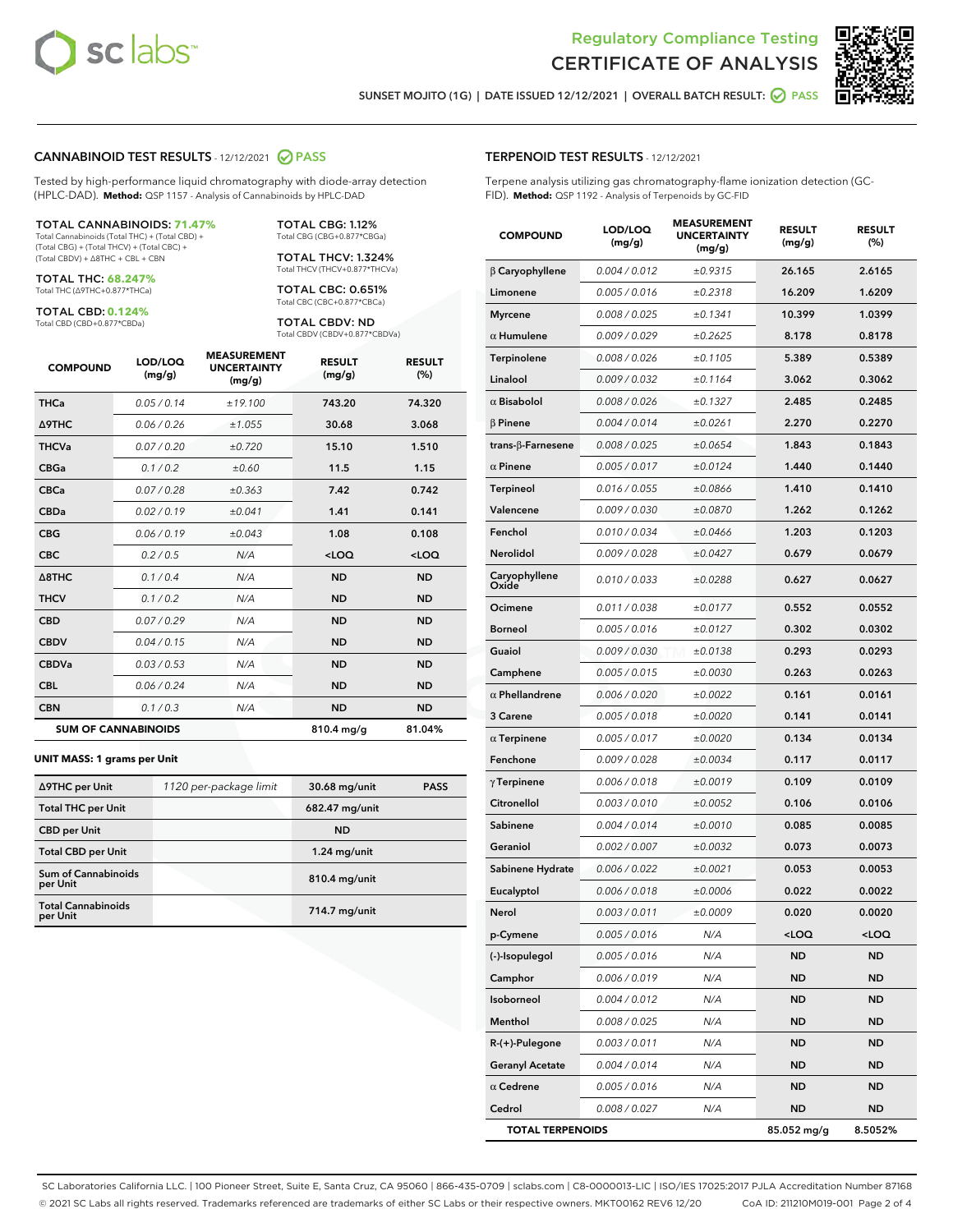



SUNSET MOJITO (1G) | DATE ISSUED 12/12/2021 | OVERALL BATCH RESULT:  $\bigcirc$  PASS

#### CATEGORY 1 PESTICIDE TEST RESULTS - 12/12/2021 @ PASS

Pesticide and plant growth regulator analysis utilizing high-performance liquid chromatography-mass spectrometry (HPLC-MS) or gas chromatography-mass spectrometry (GC-MS). \*GC-MS utilized where indicated. **Method:** QSP 1212 - Analysis of Pesticides and Mycotoxins by LC-MS or QSP 1213 - Analysis of Pesticides by GC-MS

| 0.03/0.08<br>Aldicarb<br>$>$ LOD<br>N/A<br><b>ND</b><br><b>PASS</b><br>Carbofuran<br>0.02 / 0.05<br>$\ge$ LOD<br>N/A<br><b>ND</b><br><b>PASS</b><br>Chlordane*<br>0.03/0.08<br>$>$ LOD<br>N/A<br><b>ND</b><br><b>PASS</b><br>Chlorfenapyr*<br>0.03/0.10<br><b>PASS</b><br>$\geq$ LOD<br>N/A<br><b>ND</b><br>Chlorpyrifos<br>0.02 / 0.06<br>N/A<br><b>ND</b><br><b>PASS</b><br>$\ge$ LOD<br>0.02 / 0.07<br>N/A<br><b>ND</b><br><b>PASS</b><br>Coumaphos<br>$\ge$ LOD<br>Daminozide<br>0.02 / 0.07<br>$\ge$ LOD<br>N/A<br><b>ND</b><br><b>PASS</b><br><b>DDVP</b><br>0.03/0.09<br>$\ge$ LOD<br>N/A<br><b>ND</b><br><b>PASS</b><br>(Dichlorvos)<br><b>Dimethoate</b><br>0.03 / 0.08<br>N/A<br><b>ND</b><br><b>PASS</b><br>$\ge$ LOD<br>0.03/0.10<br>N/A<br><b>ND</b><br><b>PASS</b><br>Ethoprop(hos)<br>$\ge$ LOD<br>0.02 / 0.06<br>N/A<br><b>ND</b><br><b>PASS</b><br>Etofenprox<br>$\ge$ LOD<br>0.03 / 0.08<br>N/A<br><b>ND</b><br><b>PASS</b><br>Fenoxycarb<br>$\ge$ LOD<br>0.03/0.08<br>$>$ LOD<br>N/A<br><b>ND</b><br>Fipronil<br><b>PASS</b><br>0.02 / 0.06<br>Imazalil<br>$\ge$ LOD<br>N/A<br><b>ND</b><br><b>PASS</b><br><b>Methiocarb</b><br>0.02 / 0.07<br>$\ge$ LOD<br>N/A<br><b>ND</b><br><b>PASS</b><br>Methyl<br>0.03/0.10<br>N/A<br><b>ND</b><br><b>PASS</b><br>$\ge$ LOD<br>parathion<br>0.03/0.09<br>$\ge$ LOD<br><b>ND</b><br><b>PASS</b><br><b>Mevinphos</b><br>N/A<br>Paclobutrazol<br>0.02 / 0.05<br>$>$ LOD<br>N/A<br><b>ND</b><br><b>PASS</b><br>0.03/0.09<br>N/A<br>$\ge$ LOD<br><b>ND</b><br><b>PASS</b><br>Propoxur<br>0.03 / 0.08<br><b>ND</b><br><b>PASS</b><br>Spiroxamine<br>$\ge$ LOD<br>N/A<br>Thiacloprid<br>0.03/0.10<br>$\ge$ LOD<br>N/A<br><b>ND</b><br><b>PASS</b> | <b>COMPOUND</b> | LOD/LOQ<br>$(\mu g/g)$ | <b>ACTION</b><br><b>LIMIT</b><br>$(\mu g/g)$ | <b>MEASUREMENT</b><br><b>UNCERTAINTY</b><br>$(\mu g/g)$ | <b>RESULT</b><br>$(\mu g/g)$ | <b>RESULT</b> |
|------------------------------------------------------------------------------------------------------------------------------------------------------------------------------------------------------------------------------------------------------------------------------------------------------------------------------------------------------------------------------------------------------------------------------------------------------------------------------------------------------------------------------------------------------------------------------------------------------------------------------------------------------------------------------------------------------------------------------------------------------------------------------------------------------------------------------------------------------------------------------------------------------------------------------------------------------------------------------------------------------------------------------------------------------------------------------------------------------------------------------------------------------------------------------------------------------------------------------------------------------------------------------------------------------------------------------------------------------------------------------------------------------------------------------------------------------------------------------------------------------------------------------------------------------------------------------------------------------------------------------------------------------------------------------------------------------|-----------------|------------------------|----------------------------------------------|---------------------------------------------------------|------------------------------|---------------|
|                                                                                                                                                                                                                                                                                                                                                                                                                                                                                                                                                                                                                                                                                                                                                                                                                                                                                                                                                                                                                                                                                                                                                                                                                                                                                                                                                                                                                                                                                                                                                                                                                                                                                                      |                 |                        |                                              |                                                         |                              |               |
|                                                                                                                                                                                                                                                                                                                                                                                                                                                                                                                                                                                                                                                                                                                                                                                                                                                                                                                                                                                                                                                                                                                                                                                                                                                                                                                                                                                                                                                                                                                                                                                                                                                                                                      |                 |                        |                                              |                                                         |                              |               |
|                                                                                                                                                                                                                                                                                                                                                                                                                                                                                                                                                                                                                                                                                                                                                                                                                                                                                                                                                                                                                                                                                                                                                                                                                                                                                                                                                                                                                                                                                                                                                                                                                                                                                                      |                 |                        |                                              |                                                         |                              |               |
|                                                                                                                                                                                                                                                                                                                                                                                                                                                                                                                                                                                                                                                                                                                                                                                                                                                                                                                                                                                                                                                                                                                                                                                                                                                                                                                                                                                                                                                                                                                                                                                                                                                                                                      |                 |                        |                                              |                                                         |                              |               |
|                                                                                                                                                                                                                                                                                                                                                                                                                                                                                                                                                                                                                                                                                                                                                                                                                                                                                                                                                                                                                                                                                                                                                                                                                                                                                                                                                                                                                                                                                                                                                                                                                                                                                                      |                 |                        |                                              |                                                         |                              |               |
|                                                                                                                                                                                                                                                                                                                                                                                                                                                                                                                                                                                                                                                                                                                                                                                                                                                                                                                                                                                                                                                                                                                                                                                                                                                                                                                                                                                                                                                                                                                                                                                                                                                                                                      |                 |                        |                                              |                                                         |                              |               |
|                                                                                                                                                                                                                                                                                                                                                                                                                                                                                                                                                                                                                                                                                                                                                                                                                                                                                                                                                                                                                                                                                                                                                                                                                                                                                                                                                                                                                                                                                                                                                                                                                                                                                                      |                 |                        |                                              |                                                         |                              |               |
|                                                                                                                                                                                                                                                                                                                                                                                                                                                                                                                                                                                                                                                                                                                                                                                                                                                                                                                                                                                                                                                                                                                                                                                                                                                                                                                                                                                                                                                                                                                                                                                                                                                                                                      |                 |                        |                                              |                                                         |                              |               |
|                                                                                                                                                                                                                                                                                                                                                                                                                                                                                                                                                                                                                                                                                                                                                                                                                                                                                                                                                                                                                                                                                                                                                                                                                                                                                                                                                                                                                                                                                                                                                                                                                                                                                                      |                 |                        |                                              |                                                         |                              |               |
|                                                                                                                                                                                                                                                                                                                                                                                                                                                                                                                                                                                                                                                                                                                                                                                                                                                                                                                                                                                                                                                                                                                                                                                                                                                                                                                                                                                                                                                                                                                                                                                                                                                                                                      |                 |                        |                                              |                                                         |                              |               |
|                                                                                                                                                                                                                                                                                                                                                                                                                                                                                                                                                                                                                                                                                                                                                                                                                                                                                                                                                                                                                                                                                                                                                                                                                                                                                                                                                                                                                                                                                                                                                                                                                                                                                                      |                 |                        |                                              |                                                         |                              |               |
|                                                                                                                                                                                                                                                                                                                                                                                                                                                                                                                                                                                                                                                                                                                                                                                                                                                                                                                                                                                                                                                                                                                                                                                                                                                                                                                                                                                                                                                                                                                                                                                                                                                                                                      |                 |                        |                                              |                                                         |                              |               |
|                                                                                                                                                                                                                                                                                                                                                                                                                                                                                                                                                                                                                                                                                                                                                                                                                                                                                                                                                                                                                                                                                                                                                                                                                                                                                                                                                                                                                                                                                                                                                                                                                                                                                                      |                 |                        |                                              |                                                         |                              |               |
|                                                                                                                                                                                                                                                                                                                                                                                                                                                                                                                                                                                                                                                                                                                                                                                                                                                                                                                                                                                                                                                                                                                                                                                                                                                                                                                                                                                                                                                                                                                                                                                                                                                                                                      |                 |                        |                                              |                                                         |                              |               |
|                                                                                                                                                                                                                                                                                                                                                                                                                                                                                                                                                                                                                                                                                                                                                                                                                                                                                                                                                                                                                                                                                                                                                                                                                                                                                                                                                                                                                                                                                                                                                                                                                                                                                                      |                 |                        |                                              |                                                         |                              |               |
|                                                                                                                                                                                                                                                                                                                                                                                                                                                                                                                                                                                                                                                                                                                                                                                                                                                                                                                                                                                                                                                                                                                                                                                                                                                                                                                                                                                                                                                                                                                                                                                                                                                                                                      |                 |                        |                                              |                                                         |                              |               |
|                                                                                                                                                                                                                                                                                                                                                                                                                                                                                                                                                                                                                                                                                                                                                                                                                                                                                                                                                                                                                                                                                                                                                                                                                                                                                                                                                                                                                                                                                                                                                                                                                                                                                                      |                 |                        |                                              |                                                         |                              |               |
|                                                                                                                                                                                                                                                                                                                                                                                                                                                                                                                                                                                                                                                                                                                                                                                                                                                                                                                                                                                                                                                                                                                                                                                                                                                                                                                                                                                                                                                                                                                                                                                                                                                                                                      |                 |                        |                                              |                                                         |                              |               |
|                                                                                                                                                                                                                                                                                                                                                                                                                                                                                                                                                                                                                                                                                                                                                                                                                                                                                                                                                                                                                                                                                                                                                                                                                                                                                                                                                                                                                                                                                                                                                                                                                                                                                                      |                 |                        |                                              |                                                         |                              |               |
|                                                                                                                                                                                                                                                                                                                                                                                                                                                                                                                                                                                                                                                                                                                                                                                                                                                                                                                                                                                                                                                                                                                                                                                                                                                                                                                                                                                                                                                                                                                                                                                                                                                                                                      |                 |                        |                                              |                                                         |                              |               |
|                                                                                                                                                                                                                                                                                                                                                                                                                                                                                                                                                                                                                                                                                                                                                                                                                                                                                                                                                                                                                                                                                                                                                                                                                                                                                                                                                                                                                                                                                                                                                                                                                                                                                                      |                 |                        |                                              |                                                         |                              |               |

#### CATEGORY 2 PESTICIDE TEST RESULTS - 12/12/2021 @ PASS

| <b>COMPOUND</b>          | LOD/LOQ<br>$(\mu g/g)$ | <b>ACTION</b><br><b>LIMIT</b><br>$(\mu g/g)$ | <b>MEASUREMENT</b><br><b>UNCERTAINTY</b><br>$(\mu g/g)$ | <b>RESULT</b><br>$(\mu g/g)$ | <b>RESULT</b> |
|--------------------------|------------------------|----------------------------------------------|---------------------------------------------------------|------------------------------|---------------|
| Abamectin                | 0.03/0.10              | 0.1                                          | N/A                                                     | <b>ND</b>                    | <b>PASS</b>   |
| Acephate                 | 0.02/0.07              | 0.1                                          | N/A                                                     | <b>ND</b>                    | <b>PASS</b>   |
| Acequinocyl              | 0.02/0.07              | 0.1                                          | N/A                                                     | <b>ND</b>                    | <b>PASS</b>   |
| Acetamiprid              | 0.02/0.05              | 0.1                                          | N/A                                                     | <b>ND</b>                    | <b>PASS</b>   |
| Azoxystrobin             | 0 02 / 0 07            | 0.1                                          | N/A                                                     | <b>ND</b>                    | <b>PASS</b>   |
| <b>Bifenazate</b>        | 0.01/0.04              | 0.1                                          | N/A                                                     | <b>ND</b>                    | <b>PASS</b>   |
| <b>Bifenthrin</b>        | 0.02/0.05              | 3                                            | N/A                                                     | <b>ND</b>                    | <b>PASS</b>   |
| <b>Boscalid</b>          | 0.03/0.09              | 0.1                                          | N/A                                                     | <b>ND</b>                    | <b>PASS</b>   |
| Captan                   | 0.19/0.57              | 0.7                                          | N/A                                                     | <b>ND</b>                    | <b>PASS</b>   |
| Carbaryl                 | 0.02/0.06              | 0.5                                          | N/A                                                     | <b>ND</b>                    | <b>PASS</b>   |
| Chlorantranilip-<br>role | 0.04/0.12              | 10                                           | N/A                                                     | <b>ND</b>                    | <b>PASS</b>   |
| Clofentezine             | 0.03/0.09              | 0.1                                          | N/A                                                     | <b>ND</b>                    | <b>PASS</b>   |

#### CATEGORY 2 PESTICIDE TEST RESULTS - 12/12/2021 continued

| <b>COMPOUND</b>               | LOD/LOQ<br>(µg/g) | <b>ACTION</b><br><b>LIMIT</b><br>$(\mu g/g)$ | <b>MEASUREMENT</b><br><b>UNCERTAINTY</b><br>$(\mu g/g)$ | <b>RESULT</b><br>$(\mu g/g)$ | <b>RESULT</b> |
|-------------------------------|-------------------|----------------------------------------------|---------------------------------------------------------|------------------------------|---------------|
| Cyfluthrin                    | 0.12 / 0.38       | $\overline{2}$                               | N/A                                                     | <b>ND</b>                    | <b>PASS</b>   |
| Cypermethrin                  | 0.11 / 0.32       | 1                                            | N/A                                                     | <b>ND</b>                    | <b>PASS</b>   |
| Diazinon                      | 0.02 / 0.05       | 0.1                                          | N/A                                                     | <b>ND</b>                    | <b>PASS</b>   |
| Dimethomorph                  | 0.03 / 0.09       | $\overline{2}$                               | N/A                                                     | <b>ND</b>                    | <b>PASS</b>   |
| Etoxazole                     | 0.02 / 0.06       | 0.1                                          | N/A                                                     | <b>ND</b>                    | <b>PASS</b>   |
| Fenhexamid                    | 0.03 / 0.09       | 0.1                                          | N/A                                                     | <b>ND</b>                    | <b>PASS</b>   |
| Fenpyroximate                 | 0.02 / 0.06       | 0.1                                          | N/A                                                     | <b>ND</b>                    | <b>PASS</b>   |
| Flonicamid                    | 0.03 / 0.10       | 0.1                                          | N/A                                                     | <b>ND</b>                    | <b>PASS</b>   |
| Fludioxonil                   | 0.03 / 0.10       | 0.1                                          | N/A                                                     | <b>ND</b>                    | <b>PASS</b>   |
| Hexythiazox                   | 0.02 / 0.07       | 0.1                                          | N/A                                                     | <b>ND</b>                    | <b>PASS</b>   |
| Imidacloprid                  | 0.04 / 0.11       | 5                                            | N/A                                                     | <b>ND</b>                    | <b>PASS</b>   |
| Kresoxim-methyl               | 0.02 / 0.07       | 0.1                                          | N/A                                                     | <b>ND</b>                    | <b>PASS</b>   |
| <b>Malathion</b>              | 0.03 / 0.09       | 0.5                                          | N/A                                                     | <b>ND</b>                    | <b>PASS</b>   |
| Metalaxyl                     | 0.02 / 0.07       | $\overline{c}$                               | N/A                                                     | <b>ND</b>                    | <b>PASS</b>   |
| Methomyl                      | 0.03 / 0.10       | $\mathbf{1}$                                 | N/A                                                     | <b>ND</b>                    | <b>PASS</b>   |
| Myclobutanil                  | 0.03 / 0.09       | 0.1                                          | N/A                                                     | <b>ND</b>                    | <b>PASS</b>   |
| Naled                         | 0.02 / 0.07       | 0.1                                          | N/A                                                     | <b>ND</b>                    | <b>PASS</b>   |
| Oxamyl                        | 0.04 / 0.11       | 0.5                                          | N/A                                                     | <b>ND</b>                    | <b>PASS</b>   |
| Pentachloronitro-<br>benzene* | 0.03 / 0.09       | 0.1                                          | N/A                                                     | <b>ND</b>                    | <b>PASS</b>   |
| Permethrin                    | 0.04 / 0.12       | 0.5                                          | N/A                                                     | <b>ND</b>                    | <b>PASS</b>   |
| Phosmet                       | 0.03 / 0.10       | 0.1                                          | N/A                                                     | <b>ND</b>                    | <b>PASS</b>   |
| Piperonylbu-<br>toxide        | 0.02 / 0.07       | 3                                            | N/A                                                     | <b>ND</b>                    | <b>PASS</b>   |
| Prallethrin                   | 0.03 / 0.08       | 0.1                                          | N/A                                                     | <b>ND</b>                    | <b>PASS</b>   |
| Propiconazole                 | 0.02 / 0.07       | 0.1                                          | N/A                                                     | <b>ND</b>                    | <b>PASS</b>   |
| Pyrethrins                    | 0.04 / 0.12       | 0.5                                          | N/A                                                     | <b>ND</b>                    | <b>PASS</b>   |
| Pyridaben                     | 0.02 / 0.07       | 0.1                                          | N/A                                                     | <b>ND</b>                    | <b>PASS</b>   |
| Spinetoram                    | 0.02 / 0.07       | 0.1                                          | N/A                                                     | <b>ND</b>                    | <b>PASS</b>   |
| Spinosad                      | 0.02 / 0.07       | 0.1                                          | N/A                                                     | ND                           | <b>PASS</b>   |
| Spiromesifen                  | 0.02 / 0.05       | 0.1                                          | N/A                                                     | <b>ND</b>                    | <b>PASS</b>   |
| Spirotetramat                 | 0.02 / 0.06       | 0.1                                          | N/A                                                     | <b>ND</b>                    | <b>PASS</b>   |
| Tebuconazole                  | 0.02 / 0.07       | 0.1                                          | N/A                                                     | ND                           | <b>PASS</b>   |
| Thiamethoxam                  | 0.03 / 0.10       | 5                                            | N/A                                                     | <b>ND</b>                    | <b>PASS</b>   |
| Trifloxystrobin               | 0.03 / 0.08       | 0.1                                          | N/A                                                     | <b>ND</b>                    | <b>PASS</b>   |

SC Laboratories California LLC. | 100 Pioneer Street, Suite E, Santa Cruz, CA 95060 | 866-435-0709 | sclabs.com | C8-0000013-LIC | ISO/IES 17025:2017 PJLA Accreditation Number 87168 © 2021 SC Labs all rights reserved. Trademarks referenced are trademarks of either SC Labs or their respective owners. MKT00162 REV6 12/20 CoA ID: 211210M019-001 Page 3 of 4